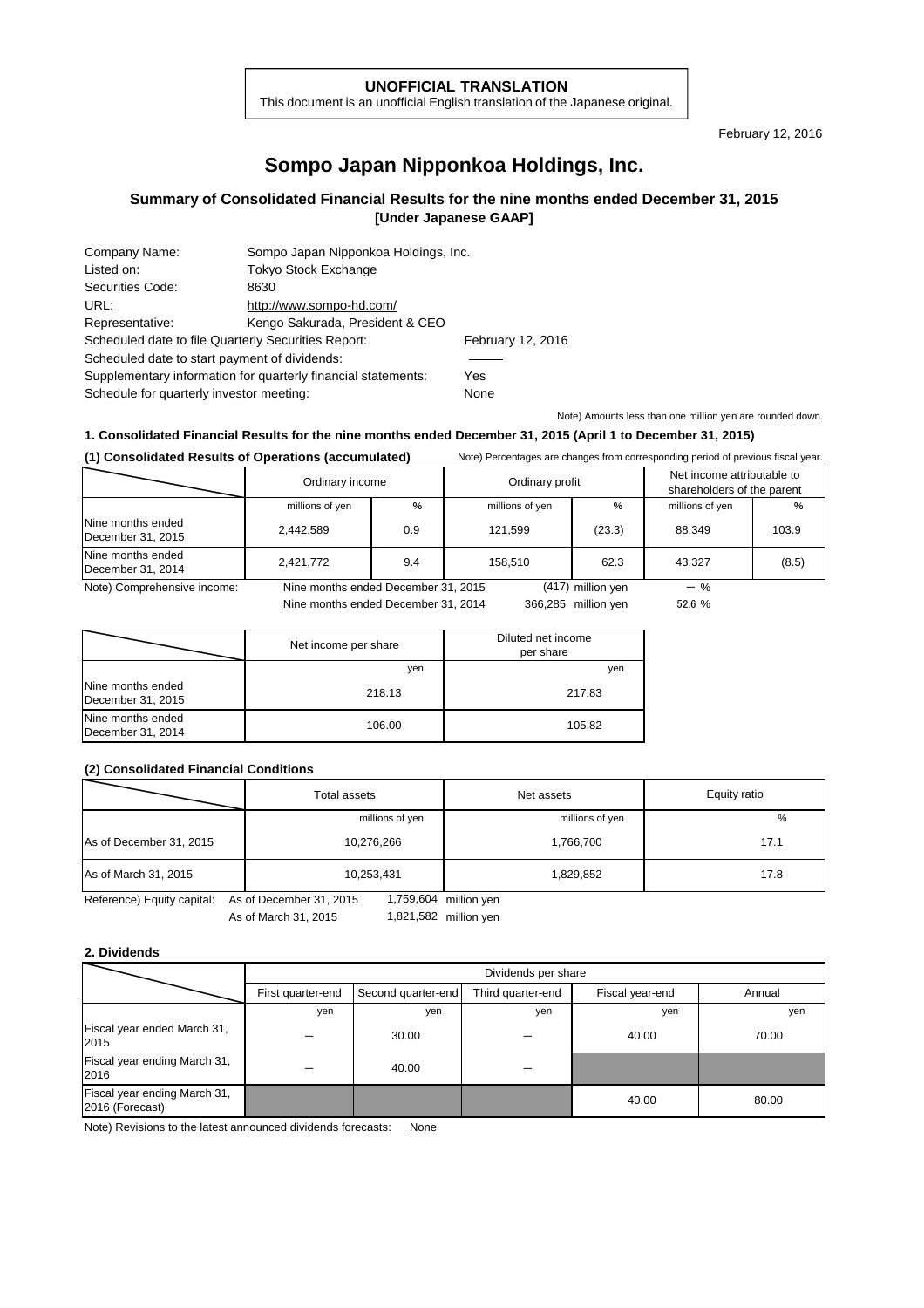#### **3. Forecasts of Consolidated Financial Results for the fiscal year ending March 31, 2016 (April 1, 2015 to March 31, 2016)**

Note) Percentages are changes from previous fiscal year.

| Ordinary profit |                 | Net income attributable to<br>shareholders of the parent |                 | Net income<br>per share |        |
|-----------------|-----------------|----------------------------------------------------------|-----------------|-------------------------|--------|
|                 | millions of yen | %                                                        | millions of yen | %                       | ven    |
| Full year       | 230,000         | 10.4                                                     | 160,000         | 194.8                   | 394.62 |

Note) Revisions to the latest announced forecasts of financial results: None

#### **(Notes)**

- (1) Changes in significant subsidiaries during the nine months ended December 31, 2015 (changes in specified subsidiaries resulting in changes in the scope of consolidation): None
- (2) Application of accounting methods used specifically for the preparation of the quarterly consolidated financial statements:Yes
- (3) Changes in accounting policies, changes in accounting estimations, and retrospective restatements

| 10 Ochanges in accounting policies due to revisions to accounting standards: Yes |  |  |
|----------------------------------------------------------------------------------|--|--|
|----------------------------------------------------------------------------------|--|--|

| (2) Changes in accounting policies due to reasons other than the above: | None |
|-------------------------------------------------------------------------|------|
| 3Changes in accounting estimations:                                     | None |
| 4) Retrospective restatements:                                          | None |

Note) Please refer to "2. Information Concerning Notes in the Summarized Information (2) Changes in Accounting Policies, Changes in Accounting Estimations, and Retrospective Restatements" on page 3 for details.

(4) Number of shares outstanding (Common stock) :

| 1) Total shares outstanding including treasury stock: |  |  |
|-------------------------------------------------------|--|--|
|                                                       |  |  |

| As of December 31, 2015                     | 415,352,294 shares |  |
|---------------------------------------------|--------------------|--|
| As of March 31, 2015                        | 415,352,294 shares |  |
| 2Treasury stock:                            |                    |  |
| As of December 31, 2015                     | 11,193,573 shares  |  |
| As of March 31, 2015                        | 7,314,446 shares   |  |
| 3 Average number of shares outstanding:     |                    |  |
| For the nine months ended December 31, 2015 | 405,018,107 shares |  |
| For the nine months ended December 31, 2014 | 408,723,271 shares |  |

#### **(Expression of implementation status of quarterly review procedures)**

This summary is outside the scope of the quarterly review procedures which are required by the Financial Instruments and Exchange Act, and the review procedures of the quarterly consolidated financial statements have been completed as of the date of the disclosure of this summary.

#### **(Notes for using forecasts of financial results, etc.)**

The forecasts included in this document are based on the currently available information and certain assumptions that we believe reasonable. Accordingly, the actual results, etc. may differ materially from those projected herein depending on various factors.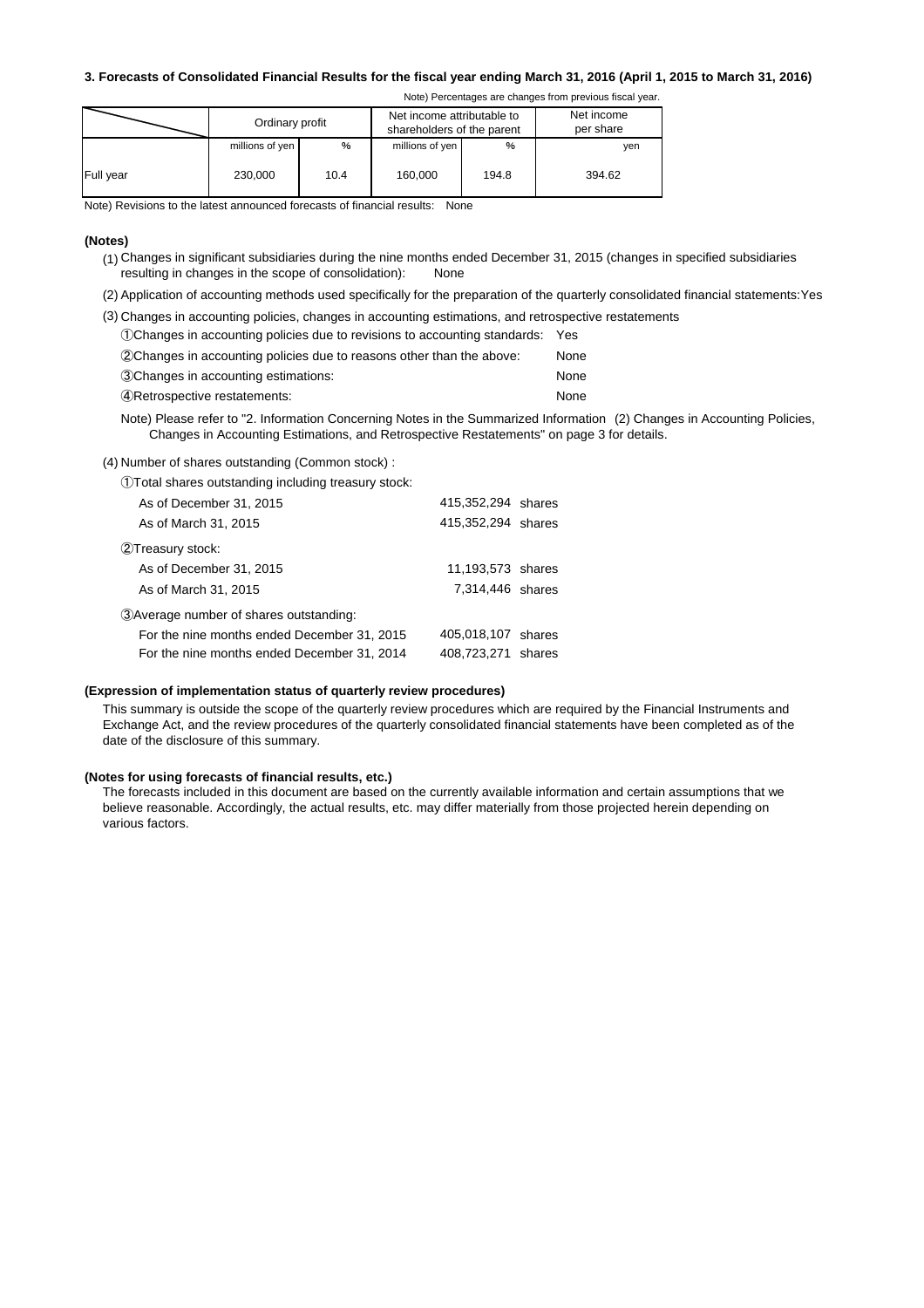# Contents – Appendices

| 1. Qualitative Information Related to Consolidated Financial Results for the nine months ended                                                                                                                                 |                |
|--------------------------------------------------------------------------------------------------------------------------------------------------------------------------------------------------------------------------------|----------------|
| December 31, 2015                                                                                                                                                                                                              | $\mathbf{2}$   |
|                                                                                                                                                                                                                                | $\overline{2}$ |
| (2) Qualitative Information Related to Consolidated Financial Condition (and the manumum continuum control of                                                                                                                  | $\overline{2}$ |
| (3) Qualitative Information Related to the Forecasts of Consolidated Financial Results <b>Constituted Information</b>                                                                                                          | $\overline{2}$ |
| 2. Information Concerning Notes in the Summarized Information <b>Construent Concernation</b> Concerning                                                                                                                        | 3              |
| (1) Application of Accounting Methods Used Specifically for the Preparation of the Quarterly Consolidated                                                                                                                      |                |
| <b>Financial Statements</b>                                                                                                                                                                                                    | 3              |
| (2) Changes in Accounting Policies, Changes in Accounting Estimations, and Retrospective Restatements                                                                                                                          | 3              |
|                                                                                                                                                                                                                                | 4              |
| (1) Quarterly Consolidated Balance Sheet (and according to the control of the Caroline of the Consolidated Balance Sheet (1) and the continuum of the Caroline of the Consolidated Balance Sheet (1) and the control of the Co | 4              |
| (2) Quarterly Consolidated Statement of Income and                                                                                                                                                                             |                |
|                                                                                                                                                                                                                                | 5              |
| (3) Notes on Going-Concern Assumption (and accordinational control of Assumption Assumption                                                                                                                                    | 8              |
|                                                                                                                                                                                                                                | 8              |
| 4. Supplementary Information manufactured contains and the control of the state of the state of the state of the state of the state of the state of the state of the state of the state of the state of the state of the state | 9              |
| (1) Summary of Results of Operations (Consolidated) manufactured controller and support of Results of Operations (Consolidated)                                                                                                | 9              |
| (2) Premiums Written and Claims Paid by Business Lines (Consolidated) <b>Construct Constant Construct</b>                                                                                                                      | 10             |
| (3) Securities (Consolidated)                                                                                                                                                                                                  | 11             |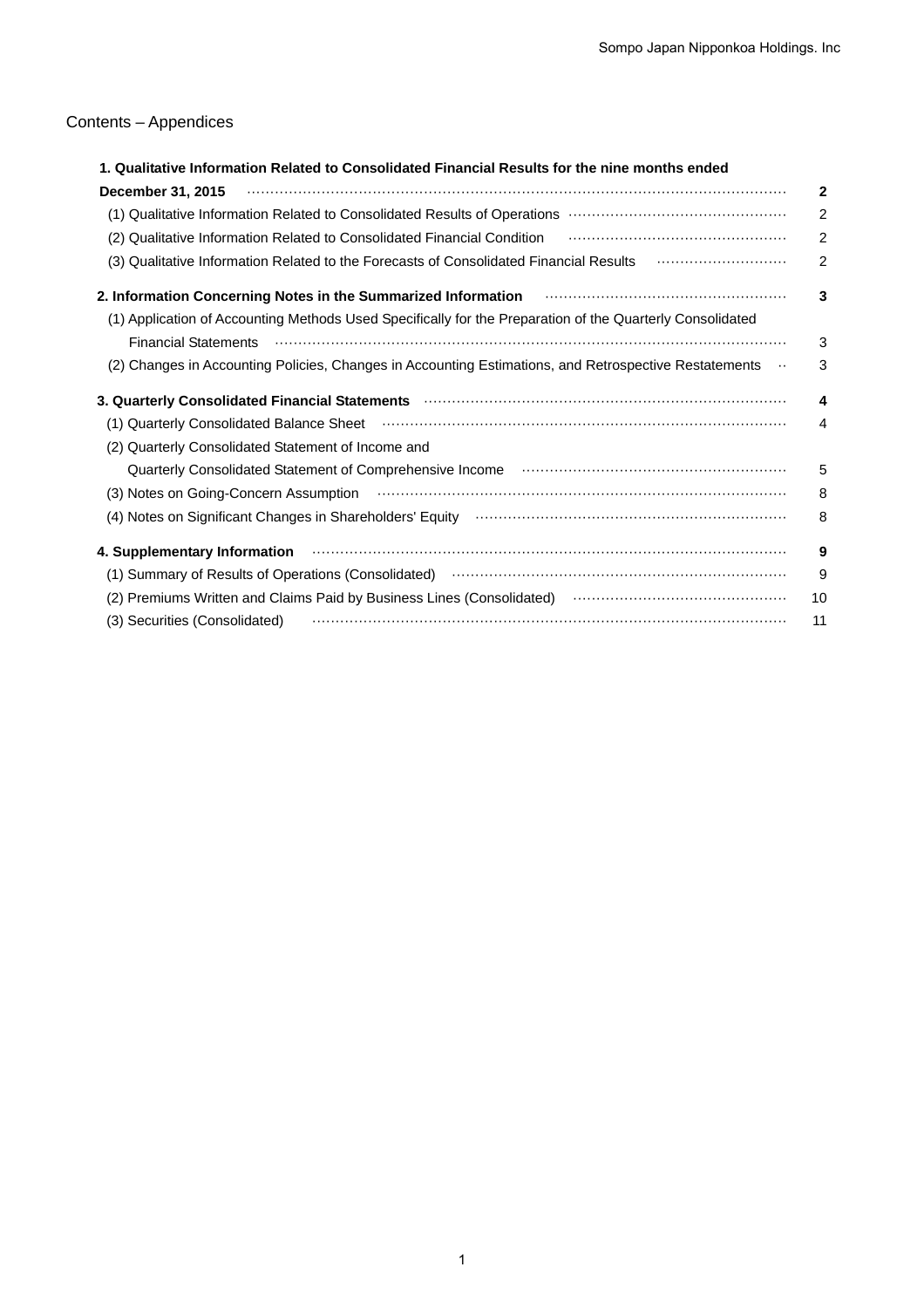# **1. Qualitative Information Related to Consolidated Financial Results for the nine months ended December 31, 2015**

(1) Qualitative Information Related to Consolidated Results of Operations

During the nine months ended December 31, 2015, the global economy continued to gradually recover as a whole, primarily in developed countries, despite some signs of weakness in emerging countries in Asia and elsewhere. The Japanese economy remained on a moderate recovery path due mainly to continued improvement in corporate earnings, although with some signs of weakness in certain sectors.

Under these circumstances, the Sompo Japan Nipponkoa Group's consolidated financial results for the nine months ended December 31, 2015 were as follows:

Ordinary income increased by 20.8 billion yen to 2,442.5 billion yen compared to the nine months ended December 31, 2014, the components of which were underwriting income of 2,286.3 billion yen, investment income of 140.3 billion yen and other ordinary income of 15.8 billion yen. Meanwhile, ordinary expenses increased by 57.7 billion yen to 2,320.9 billion yen compared to the nine months ended December 31, 2014, the components of which were underwriting expenses of 1,950.5 billion yen, investment expenses of 20.8 billion yen, operating, general and administrative expenses of 341.3 billion yen and other ordinary expenses of 8.1 billion yen.

As a result of the foregoing, Sompo Japan Nipponkoa Holdings, Inc. (the "Company") reported ordinary profit, calculated as ordinary income minus ordinary expenses, of 121.5 billion yen, a decrease of 36.9 billion yen from the same period last year.

The Company posted net income attributable to shareholders of the parent, after extraordinary items, net of income taxes and deferred income taxes and others, of 88.3 billion yen, an increase of 45.0 billion yen from the same period last year.

### (2) Qualitative Information Related to Consolidated Financial Condition

Total assets as of December 31, 2015 amounted to 10,276.2 billion yen on a consolidated basis, an increase of 22.8 billion yen from March 31, 2015, due mainly to the conversion of Watami no KAIGO Co., Ltd. (renamed Sompo Care Next Inc.) into a consolidated subsidiary from this third quarter.

(3) Qualitative Information Related to the Forecasts of Consolidated Financial Results

For the fiscal year ending March 31, 2016 (full fiscal year), the Company is forecasting consolidated ordinary profit of 230.0 billion yen and net income attributable to shareholders of the parent of 160.0 billion yen. There is no change from the forecasts in the Summary of Consolidated Financial Results disclosed on May 20, 2015.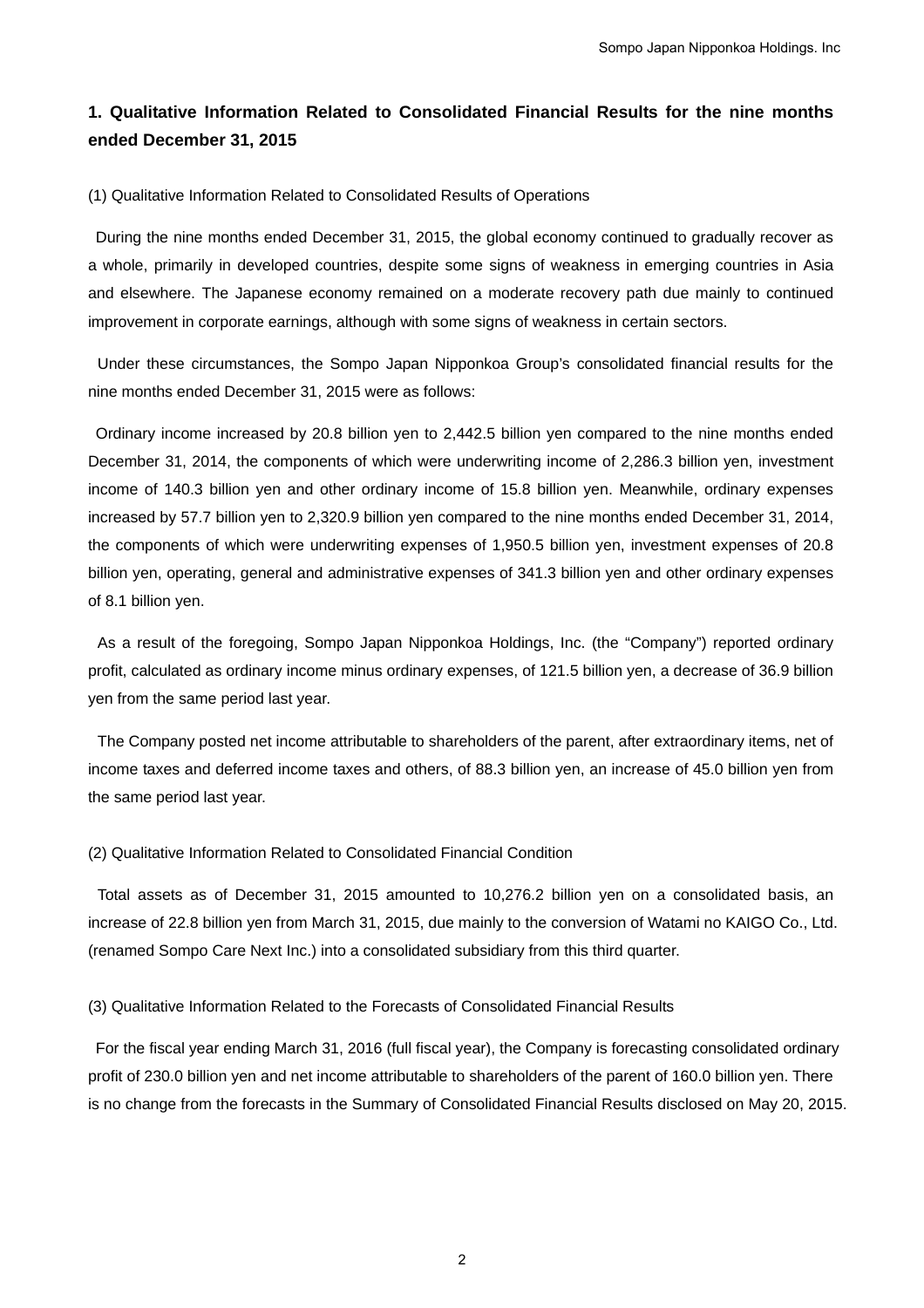## **2. Information Concerning Notes in the Summarized Information**

(1) Application of Accounting Methods Used Specifically for the Preparation of the Quarterly Consolidated Financial Statements

Income tax expenses are calculated by multiplying net income before income taxes by an estimated effective tax rate, which is a reasonable estimate of the effective tax rate after applying tax effect accounting to net income before income taxes for the fiscal year that includes this third quarter. However, if the use of this estimated effective tax rate produces significantly unreasonable results, income tax expenses are calculated by using the statutory effective tax rate.

(2) Changes in Accounting Policies, Changes in Accounting Estimations, and Retrospective Restatements (Changes in accounting policies)

Sompo Japan Nipponkoa Holdings, Inc. (the "Company") applied the "Accounting Standard for Business Combinations" (Accounting Standards Board of Japan Statement No. 21, September 13, 2013, the "Business Combinations Accounting Standard"), the "Accounting Standard for Consolidated Financial Statements" (Accounting Standards Board of Japan Statement No. 22, September 13, 2013, the "Consolidation Accounting Standard") and the "Accounting Standard for Business Divestitures" (Accounting Standards Board of Japan Statement No. 7, September 13, 2013, the "Business Divestitures Accounting Standard") effective from the three months ended June 30, 2015. Under these accounting standards, the Company has implemented new accounting methods where differences due to changes in the Company's ownership interests in subsidiaries continuously under control are accounted for as capital surplus and where acquisition-related costs are accounted for as expenses for the fiscal year when the costs incurred. Regarding business combinations occurring at or after the beginning of the three months ended June 30, 2015, the Company has also implemented a new accounting method where the reviewed allocation of acquisition costs due to the finalization of the provisional accounting treatment are reflected in the quarterly consolidated financial statements for the accounting period in which business combination occurs. In addition, the Company changed the presentation of net income and other related items, and minority interests are now presented as non-controlling interests. The consolidated financial statements for the nine months ended December 31, 2014 and for the previous fiscal year have been reclassified in order to reflect these changes in the presentation.

In accordance with the transitional accounting treatments prescribed in paragraph 58-2 (3) of the "Business Combinations Accounting Standard," paragraph 44-5 (3) of the "Consolidation Accounting Standard" and paragraph 57-4 (3) of the "Business Divestitures Accounting Standard," the cumulative effect up to the beginning of the three months ended June 30, 2015 by applying retroactively those new accounting standards to all the past years was added, or subtracted from, capital surplus and retained earnings.

The effects of those accounting standards on the beginning of the three months ended June 30, 2015 were a decreased in goodwill of 12,160 million yen and capital surplus of 27,041 million yen and an increased in retained earnings of 15,624 million yen. As a result, ordinary profit and net income before income taxes for the nine months ended December 31, 2015 increased by 824 million yen each.

3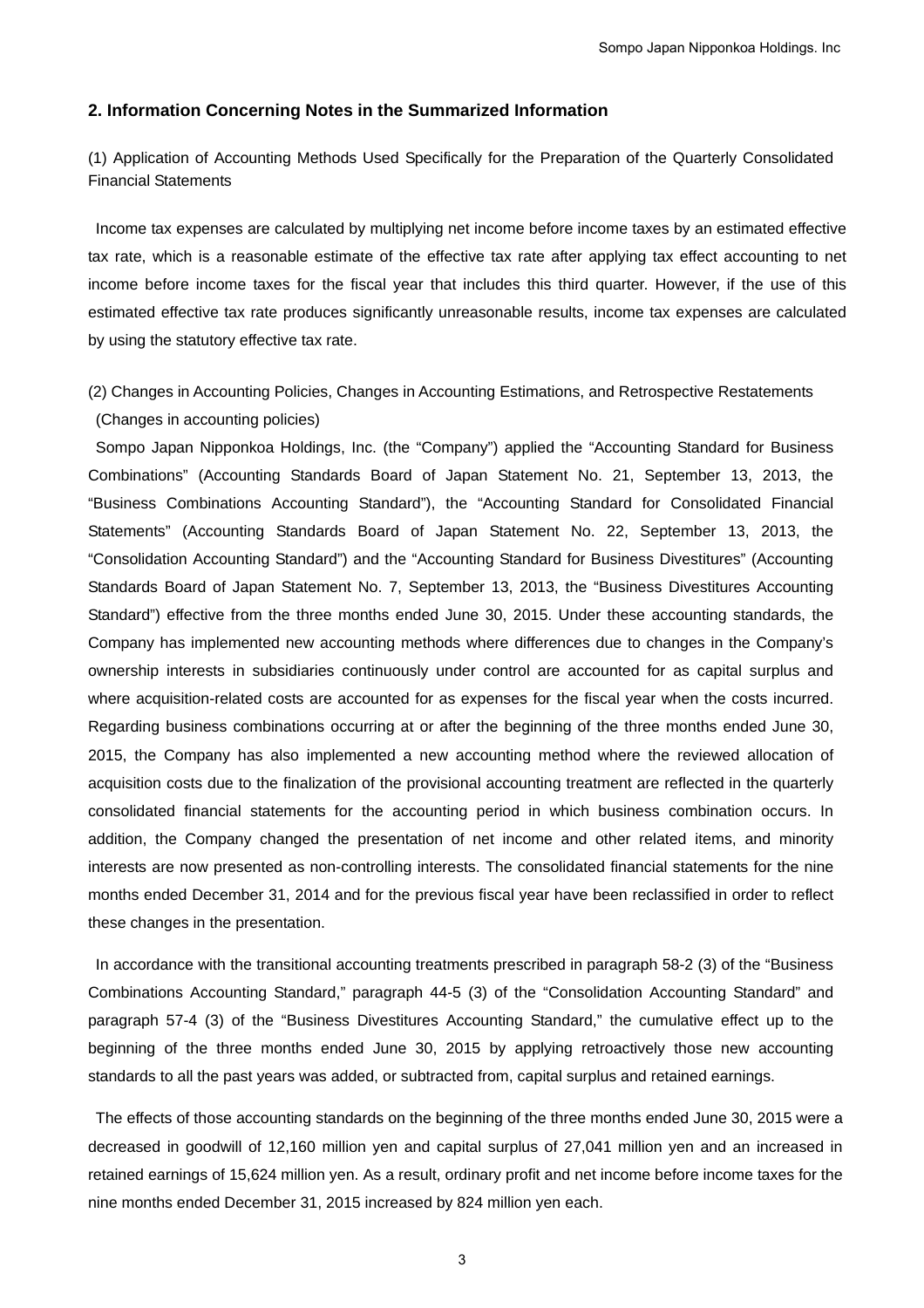# **3. Quarterly Consolidated Financial Statements**

(1) Quarterly Consolidated Balance Sheet

|                                                                 |                      | (Millions of yen)       |
|-----------------------------------------------------------------|----------------------|-------------------------|
|                                                                 | As of March 31, 2015 | As of December 31, 2015 |
| Assets:                                                         |                      |                         |
| Cash and deposits                                               | 523,465              | 383,899                 |
| Call loans                                                      |                      | 53,300                  |
| Receivables under resale agreements                             | 71,985               | 99,983                  |
| Monetary receivables bought                                     | 14,234               | 11,732                  |
| Money trusts                                                    | 111,293              | 111,531                 |
| <b>Securities</b>                                               | 7,682,930            | 7,687,964               |
| Loans                                                           | 604,058              | 611,952                 |
| Tangible fixed assets                                           | 343,322              | 393,045                 |
| Intangible fixed assets                                         | 100,230              | 107,273                 |
| Other assets                                                    | 795,963              | 809,369                 |
| Net defined benefit asset                                       | 315                  | 233                     |
| Deferred tax assets                                             | 11,560               | 11,623                  |
| Allowance for possible credit losses                            | (5,928)              | (5,643)                 |
| <b>Total assets</b>                                             | 10,253,431           | 10,276,266              |
| Liabilities:                                                    |                      |                         |
| Underwriting funds:                                             | 7,579,309            | 7,669,148               |
| Reserve for outstanding losses and claims                       | 1,264,221            | 1,261,531               |
| Underwriting reserves                                           | 6,315,087            | 6,407,616               |
| Corporate bonds                                                 | 135,958              | 133,560                 |
| Other liabilities                                               | 416,340              | 442,834                 |
| Net defined benefit liability                                   | 96,854               | 101,383                 |
| Reserve for retirement benefits to directors                    | 64                   | 66                      |
| Reserve for bonus payments                                      | 24,567               | 9,207                   |
| Reserve for bonus payments to directors                         | 216                  |                         |
| Reserves under the special laws:                                | 53,553               | 60,406                  |
| Reserve for price fluctuation                                   | 53,553               | 60,406                  |
| Deferred tax liabilities                                        | 116,713              | 92,957                  |
| <b>Total liabilities</b>                                        | 8,423,578            | 8,509,565               |
| Net assets:                                                     |                      |                         |
| Shareholders' equity:                                           |                      |                         |
| Common stock                                                    | 100,045              | 100,045                 |
| Capital surplus                                                 | 438,306              | 411,090                 |
| Retained earnings                                               | 222,682              | 293,656                 |
| Treasury stock                                                  | (19,067)             | (36, 987)               |
| Total shareholders' equity                                      | 741,967              | 767,805                 |
| Accumulated other comprehensive income:                         |                      |                         |
| Unrealized gains and losses on securities available<br>for sale | 1,048,718            | 996,904                 |
| Deferred gains and losses on hedges                             | 8,085                | 8,254                   |
| Foreign currency translation adjustments                        | 26,046               | (10, 330)               |
| Remeasurements of defined benefit plans                         | (3,235)              | (3,029)                 |
| Total accumulated other comprehensive income                    | 1,079,614            | 991,798                 |
| Stock acquisition rights                                        | 1,550                | 1,498                   |
| Non-controlling interests                                       | 6,720                | 5,598                   |
| Total net assets                                                | 1,829,852            | 1,766,700               |
| Total liabilities and net assets                                | 10,253,431           | 10,276,266              |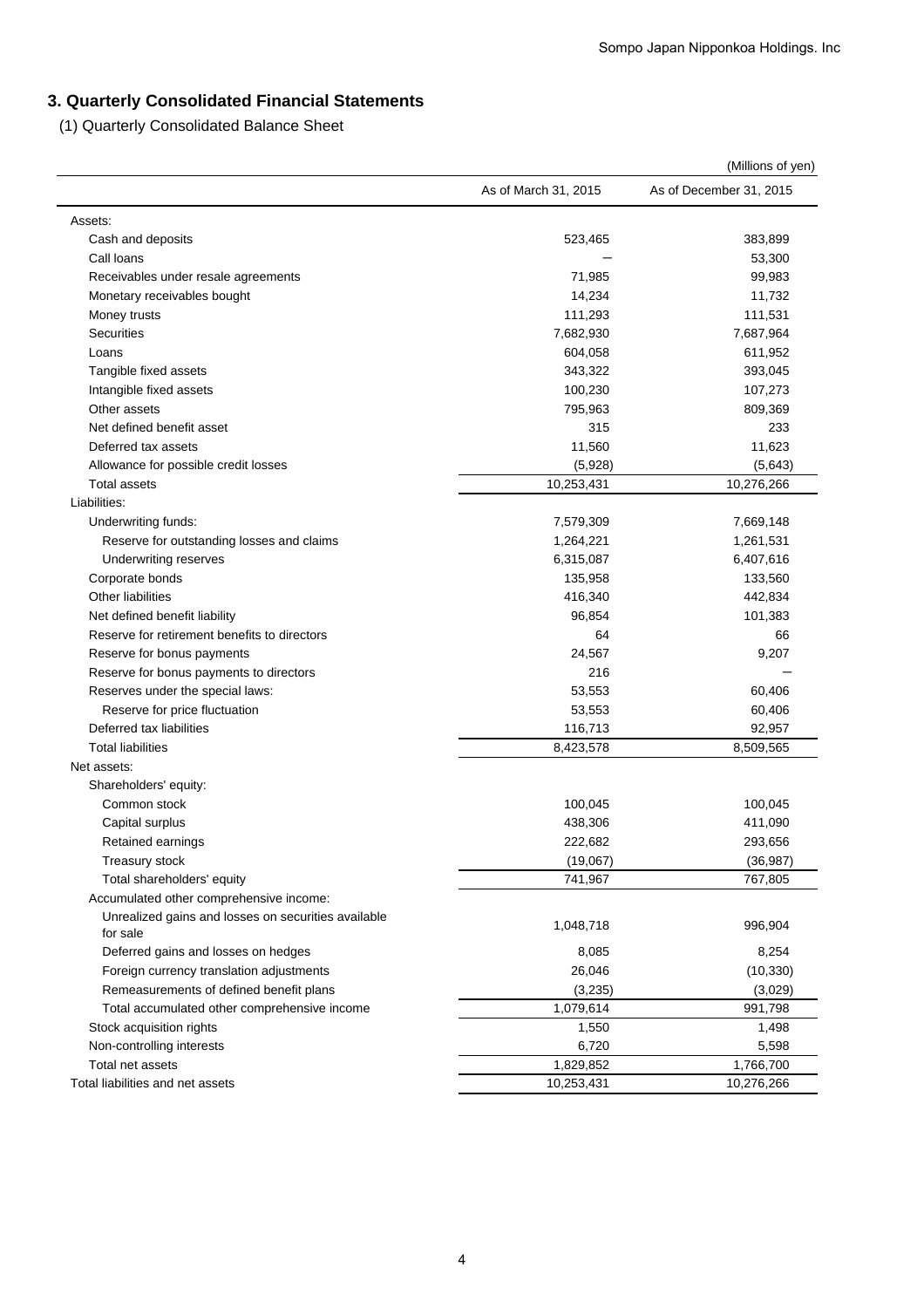(2) Quarterly Consolidated Statement of Income and Quarterly Consolidated Statement of Comprehensive Income Quarterly Consolidated Statement of Income

Nine months ended December 31, 2015

| Nine months ended<br>Nine months ended<br>December 31, 2014<br>December 31, 2015<br>(April 1 to<br>(April 1 to<br>December 31, 2014)<br>December 31, 2015)<br>Ordinary income:<br>2,421,772<br>2,442,589<br>Underwriting income:<br>2,246,049<br>2,286,374<br>1,868,106<br>1,939,472<br>Net premiums written<br>Deposits of premiums by policyholders<br>118,885<br>94,304<br>Interest and dividend income on deposits of premiums, etc.<br>34,144<br>33,408<br>202,022<br>216,089<br>Life insurance premiums written<br>Reversal of reserve for outstanding losses and claims<br>14,809<br>Investment income:<br>157,128<br>140,351<br>Interest and dividend income<br>121,565<br>124,353<br>4,338<br>6,230<br>Investment gains on money trusts<br>4,569<br>2,388<br>Investment gains on trading securities<br>Gains on sales of securities<br>45,953<br>31,447<br>Transfer of interest and dividend income on deposits of<br>(34, 144)<br>(33, 408)<br>premiums, etc.<br>Other ordinary income<br>18,594<br>15,863<br>2,320,989<br>Ordinary expenses:<br>2,263,261<br>1,950,579<br>Underwriting expenses:<br>1,907,786<br>1,103,735<br>1,101,563<br>Net claims paid<br>100,762<br>102,789<br>Loss adjustment expenses<br>Net commissions and brokerage fees<br>352,801<br>373,160<br>Maturity refunds to policyholders<br>219,000<br>184,506<br>Life insurance claims paid and other payments<br>57,833<br>59,536<br>Provision for reserve for outstanding losses and claims<br>10,445<br>Provision for underwriting reserves<br>68,565<br>117,004<br>9,495<br>20,899<br>Investment expenses:<br>180<br>63<br>Investment losses on money trusts<br>Losses on sales of securities<br>1,069<br>755<br>Impairment losses on securities<br>1,359<br>13,667<br>Operating, general and administrative expenses<br>338,427<br>341,392<br>Other ordinary expenses:<br>7,552<br>8,117<br>4,634<br>3,624<br>Interest paid<br>Ordinary profit<br>158,510<br>121,599 |  | (Millions of yen) |
|------------------------------------------------------------------------------------------------------------------------------------------------------------------------------------------------------------------------------------------------------------------------------------------------------------------------------------------------------------------------------------------------------------------------------------------------------------------------------------------------------------------------------------------------------------------------------------------------------------------------------------------------------------------------------------------------------------------------------------------------------------------------------------------------------------------------------------------------------------------------------------------------------------------------------------------------------------------------------------------------------------------------------------------------------------------------------------------------------------------------------------------------------------------------------------------------------------------------------------------------------------------------------------------------------------------------------------------------------------------------------------------------------------------------------------------------------------------------------------------------------------------------------------------------------------------------------------------------------------------------------------------------------------------------------------------------------------------------------------------------------------------------------------------------------------------------------------------------------------------------------------------------------------------------------------------------------------|--|-------------------|
|                                                                                                                                                                                                                                                                                                                                                                                                                                                                                                                                                                                                                                                                                                                                                                                                                                                                                                                                                                                                                                                                                                                                                                                                                                                                                                                                                                                                                                                                                                                                                                                                                                                                                                                                                                                                                                                                                                                                                            |  |                   |
|                                                                                                                                                                                                                                                                                                                                                                                                                                                                                                                                                                                                                                                                                                                                                                                                                                                                                                                                                                                                                                                                                                                                                                                                                                                                                                                                                                                                                                                                                                                                                                                                                                                                                                                                                                                                                                                                                                                                                            |  |                   |
|                                                                                                                                                                                                                                                                                                                                                                                                                                                                                                                                                                                                                                                                                                                                                                                                                                                                                                                                                                                                                                                                                                                                                                                                                                                                                                                                                                                                                                                                                                                                                                                                                                                                                                                                                                                                                                                                                                                                                            |  |                   |
|                                                                                                                                                                                                                                                                                                                                                                                                                                                                                                                                                                                                                                                                                                                                                                                                                                                                                                                                                                                                                                                                                                                                                                                                                                                                                                                                                                                                                                                                                                                                                                                                                                                                                                                                                                                                                                                                                                                                                            |  |                   |
|                                                                                                                                                                                                                                                                                                                                                                                                                                                                                                                                                                                                                                                                                                                                                                                                                                                                                                                                                                                                                                                                                                                                                                                                                                                                                                                                                                                                                                                                                                                                                                                                                                                                                                                                                                                                                                                                                                                                                            |  |                   |
|                                                                                                                                                                                                                                                                                                                                                                                                                                                                                                                                                                                                                                                                                                                                                                                                                                                                                                                                                                                                                                                                                                                                                                                                                                                                                                                                                                                                                                                                                                                                                                                                                                                                                                                                                                                                                                                                                                                                                            |  |                   |
|                                                                                                                                                                                                                                                                                                                                                                                                                                                                                                                                                                                                                                                                                                                                                                                                                                                                                                                                                                                                                                                                                                                                                                                                                                                                                                                                                                                                                                                                                                                                                                                                                                                                                                                                                                                                                                                                                                                                                            |  |                   |
|                                                                                                                                                                                                                                                                                                                                                                                                                                                                                                                                                                                                                                                                                                                                                                                                                                                                                                                                                                                                                                                                                                                                                                                                                                                                                                                                                                                                                                                                                                                                                                                                                                                                                                                                                                                                                                                                                                                                                            |  |                   |
|                                                                                                                                                                                                                                                                                                                                                                                                                                                                                                                                                                                                                                                                                                                                                                                                                                                                                                                                                                                                                                                                                                                                                                                                                                                                                                                                                                                                                                                                                                                                                                                                                                                                                                                                                                                                                                                                                                                                                            |  |                   |
|                                                                                                                                                                                                                                                                                                                                                                                                                                                                                                                                                                                                                                                                                                                                                                                                                                                                                                                                                                                                                                                                                                                                                                                                                                                                                                                                                                                                                                                                                                                                                                                                                                                                                                                                                                                                                                                                                                                                                            |  |                   |
|                                                                                                                                                                                                                                                                                                                                                                                                                                                                                                                                                                                                                                                                                                                                                                                                                                                                                                                                                                                                                                                                                                                                                                                                                                                                                                                                                                                                                                                                                                                                                                                                                                                                                                                                                                                                                                                                                                                                                            |  |                   |
|                                                                                                                                                                                                                                                                                                                                                                                                                                                                                                                                                                                                                                                                                                                                                                                                                                                                                                                                                                                                                                                                                                                                                                                                                                                                                                                                                                                                                                                                                                                                                                                                                                                                                                                                                                                                                                                                                                                                                            |  |                   |
|                                                                                                                                                                                                                                                                                                                                                                                                                                                                                                                                                                                                                                                                                                                                                                                                                                                                                                                                                                                                                                                                                                                                                                                                                                                                                                                                                                                                                                                                                                                                                                                                                                                                                                                                                                                                                                                                                                                                                            |  |                   |
|                                                                                                                                                                                                                                                                                                                                                                                                                                                                                                                                                                                                                                                                                                                                                                                                                                                                                                                                                                                                                                                                                                                                                                                                                                                                                                                                                                                                                                                                                                                                                                                                                                                                                                                                                                                                                                                                                                                                                            |  |                   |
|                                                                                                                                                                                                                                                                                                                                                                                                                                                                                                                                                                                                                                                                                                                                                                                                                                                                                                                                                                                                                                                                                                                                                                                                                                                                                                                                                                                                                                                                                                                                                                                                                                                                                                                                                                                                                                                                                                                                                            |  |                   |
|                                                                                                                                                                                                                                                                                                                                                                                                                                                                                                                                                                                                                                                                                                                                                                                                                                                                                                                                                                                                                                                                                                                                                                                                                                                                                                                                                                                                                                                                                                                                                                                                                                                                                                                                                                                                                                                                                                                                                            |  |                   |
|                                                                                                                                                                                                                                                                                                                                                                                                                                                                                                                                                                                                                                                                                                                                                                                                                                                                                                                                                                                                                                                                                                                                                                                                                                                                                                                                                                                                                                                                                                                                                                                                                                                                                                                                                                                                                                                                                                                                                            |  |                   |
|                                                                                                                                                                                                                                                                                                                                                                                                                                                                                                                                                                                                                                                                                                                                                                                                                                                                                                                                                                                                                                                                                                                                                                                                                                                                                                                                                                                                                                                                                                                                                                                                                                                                                                                                                                                                                                                                                                                                                            |  |                   |
|                                                                                                                                                                                                                                                                                                                                                                                                                                                                                                                                                                                                                                                                                                                                                                                                                                                                                                                                                                                                                                                                                                                                                                                                                                                                                                                                                                                                                                                                                                                                                                                                                                                                                                                                                                                                                                                                                                                                                            |  |                   |
|                                                                                                                                                                                                                                                                                                                                                                                                                                                                                                                                                                                                                                                                                                                                                                                                                                                                                                                                                                                                                                                                                                                                                                                                                                                                                                                                                                                                                                                                                                                                                                                                                                                                                                                                                                                                                                                                                                                                                            |  |                   |
|                                                                                                                                                                                                                                                                                                                                                                                                                                                                                                                                                                                                                                                                                                                                                                                                                                                                                                                                                                                                                                                                                                                                                                                                                                                                                                                                                                                                                                                                                                                                                                                                                                                                                                                                                                                                                                                                                                                                                            |  |                   |
|                                                                                                                                                                                                                                                                                                                                                                                                                                                                                                                                                                                                                                                                                                                                                                                                                                                                                                                                                                                                                                                                                                                                                                                                                                                                                                                                                                                                                                                                                                                                                                                                                                                                                                                                                                                                                                                                                                                                                            |  |                   |
|                                                                                                                                                                                                                                                                                                                                                                                                                                                                                                                                                                                                                                                                                                                                                                                                                                                                                                                                                                                                                                                                                                                                                                                                                                                                                                                                                                                                                                                                                                                                                                                                                                                                                                                                                                                                                                                                                                                                                            |  |                   |
|                                                                                                                                                                                                                                                                                                                                                                                                                                                                                                                                                                                                                                                                                                                                                                                                                                                                                                                                                                                                                                                                                                                                                                                                                                                                                                                                                                                                                                                                                                                                                                                                                                                                                                                                                                                                                                                                                                                                                            |  |                   |
|                                                                                                                                                                                                                                                                                                                                                                                                                                                                                                                                                                                                                                                                                                                                                                                                                                                                                                                                                                                                                                                                                                                                                                                                                                                                                                                                                                                                                                                                                                                                                                                                                                                                                                                                                                                                                                                                                                                                                            |  |                   |
|                                                                                                                                                                                                                                                                                                                                                                                                                                                                                                                                                                                                                                                                                                                                                                                                                                                                                                                                                                                                                                                                                                                                                                                                                                                                                                                                                                                                                                                                                                                                                                                                                                                                                                                                                                                                                                                                                                                                                            |  |                   |
|                                                                                                                                                                                                                                                                                                                                                                                                                                                                                                                                                                                                                                                                                                                                                                                                                                                                                                                                                                                                                                                                                                                                                                                                                                                                                                                                                                                                                                                                                                                                                                                                                                                                                                                                                                                                                                                                                                                                                            |  |                   |
|                                                                                                                                                                                                                                                                                                                                                                                                                                                                                                                                                                                                                                                                                                                                                                                                                                                                                                                                                                                                                                                                                                                                                                                                                                                                                                                                                                                                                                                                                                                                                                                                                                                                                                                                                                                                                                                                                                                                                            |  |                   |
|                                                                                                                                                                                                                                                                                                                                                                                                                                                                                                                                                                                                                                                                                                                                                                                                                                                                                                                                                                                                                                                                                                                                                                                                                                                                                                                                                                                                                                                                                                                                                                                                                                                                                                                                                                                                                                                                                                                                                            |  |                   |
|                                                                                                                                                                                                                                                                                                                                                                                                                                                                                                                                                                                                                                                                                                                                                                                                                                                                                                                                                                                                                                                                                                                                                                                                                                                                                                                                                                                                                                                                                                                                                                                                                                                                                                                                                                                                                                                                                                                                                            |  |                   |
|                                                                                                                                                                                                                                                                                                                                                                                                                                                                                                                                                                                                                                                                                                                                                                                                                                                                                                                                                                                                                                                                                                                                                                                                                                                                                                                                                                                                                                                                                                                                                                                                                                                                                                                                                                                                                                                                                                                                                            |  |                   |
|                                                                                                                                                                                                                                                                                                                                                                                                                                                                                                                                                                                                                                                                                                                                                                                                                                                                                                                                                                                                                                                                                                                                                                                                                                                                                                                                                                                                                                                                                                                                                                                                                                                                                                                                                                                                                                                                                                                                                            |  |                   |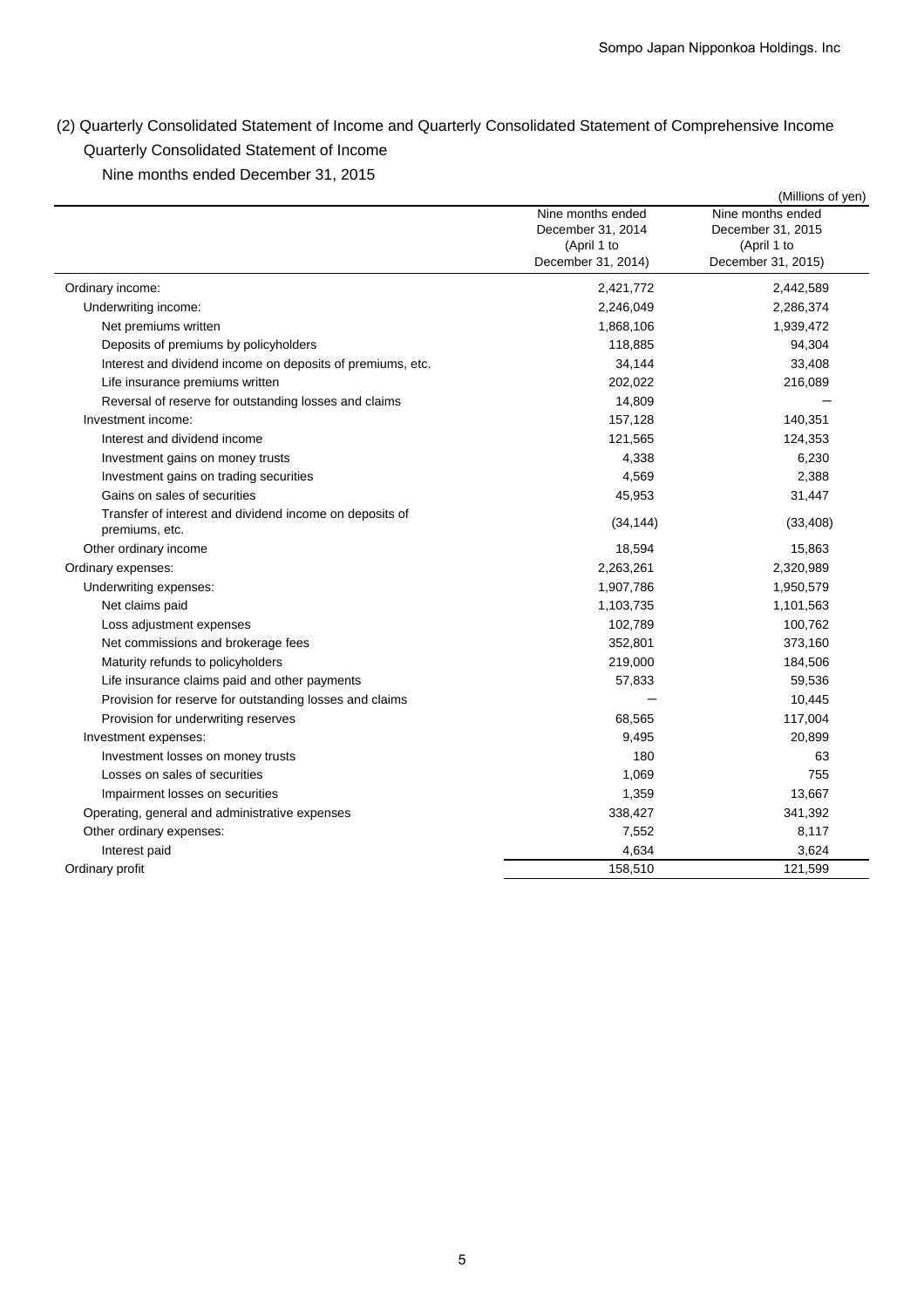|                                                       |                                        | (Millions of yen)                      |
|-------------------------------------------------------|----------------------------------------|----------------------------------------|
|                                                       | Nine months ended<br>December 31, 2014 | Nine months ended<br>December 31, 2015 |
|                                                       | (April 1 to<br>December 31, 2014)      | (April 1 to<br>December 31, 2015)      |
| Extraordinary gains:                                  | 714                                    | 7,024                                  |
| Gains on disposal of fixed assets                     | 572                                    | 6,964                                  |
| Gains on negative goodwill                            | 0                                      |                                        |
| Other extraordinary gains                             | 140                                    | 60                                     |
| Extraordinary losses:                                 | 99,018                                 | 14,688                                 |
| Losses on disposal of fixed assets                    | 1,184                                  | 1,387                                  |
| Impairment losses                                     | 4,995                                  |                                        |
| Provision for reserves under the special laws:        | 7,499                                  | 6,853                                  |
| Provision for reserve for price fluctuation           | 7,499                                  | 6,853                                  |
| Other extraordinary losses                            | 85,340                                 | 6,448                                  |
| Net income before income taxes                        | 60,206                                 | 113,936                                |
| Income taxes and deferred income taxes                | 16,409                                 | 25,119                                 |
| Net income                                            | 43,796                                 | 88,816                                 |
| Net income attributable to non-controlling interests  | 469                                    | 467                                    |
| Net income attributable to shareholders of the parent | 43,327                                 | 88,349                                 |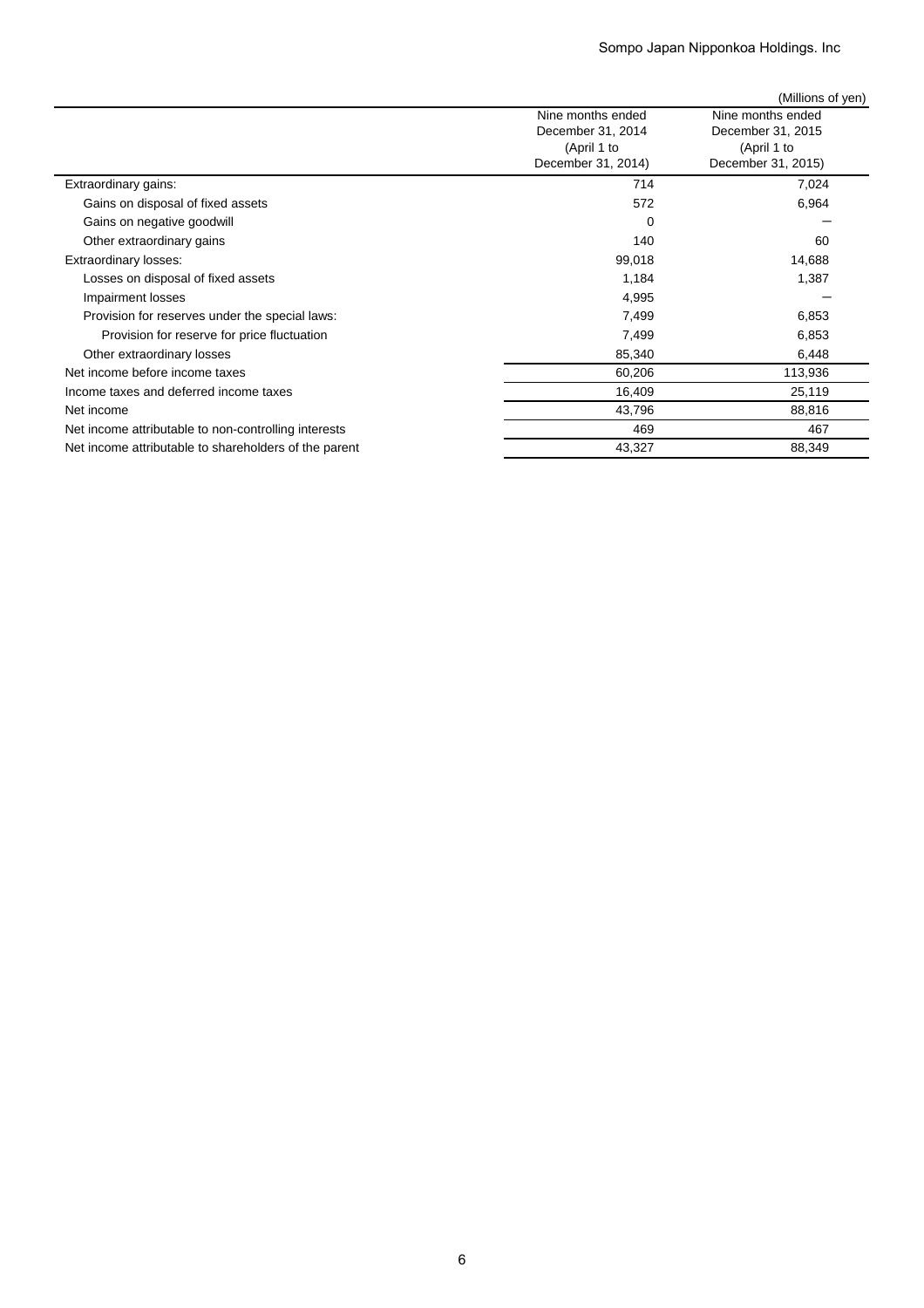# Quarterly Consolidated Statement of Comprehensive Income

Nine months ended December 31, 2015

|                                                                                            |                    | (Millions of yen)  |
|--------------------------------------------------------------------------------------------|--------------------|--------------------|
|                                                                                            | Nine months ended  | Nine months ended  |
|                                                                                            | December 31, 2014  | December 31, 2015  |
|                                                                                            | (April 1 to        | (April 1 to        |
|                                                                                            | December 31, 2014) | December 31, 2015) |
| Net income                                                                                 | 43,796             | 88,816             |
| Other comprehensive income:                                                                |                    |                    |
| Unrealized gains and losses on securities available for sale                               | 310,336            | (51,996)           |
| Deferred gains and losses on hedges                                                        | 797                | 168                |
| Foreign currency translation adjustments                                                   | 10,131             | (37, 498)          |
| Remeasurements of defined benefit plans                                                    | 1,090              | 205                |
| Share of other comprehensive income of affiliates accounted for<br>under the equity method | 131                | (113)              |
| Total other comprehensive income                                                           | 322,488            | (89, 233)          |
| Comprehensive income                                                                       | 366,285            | (417)              |
| (Comprehensive income attributable to)                                                     |                    |                    |
| Comprehensive income attributable to shareholders of the parent                            | 365,528            | 672                |
| Comprehensive income attributable to non-controlling interests                             | 756                | (1,089)            |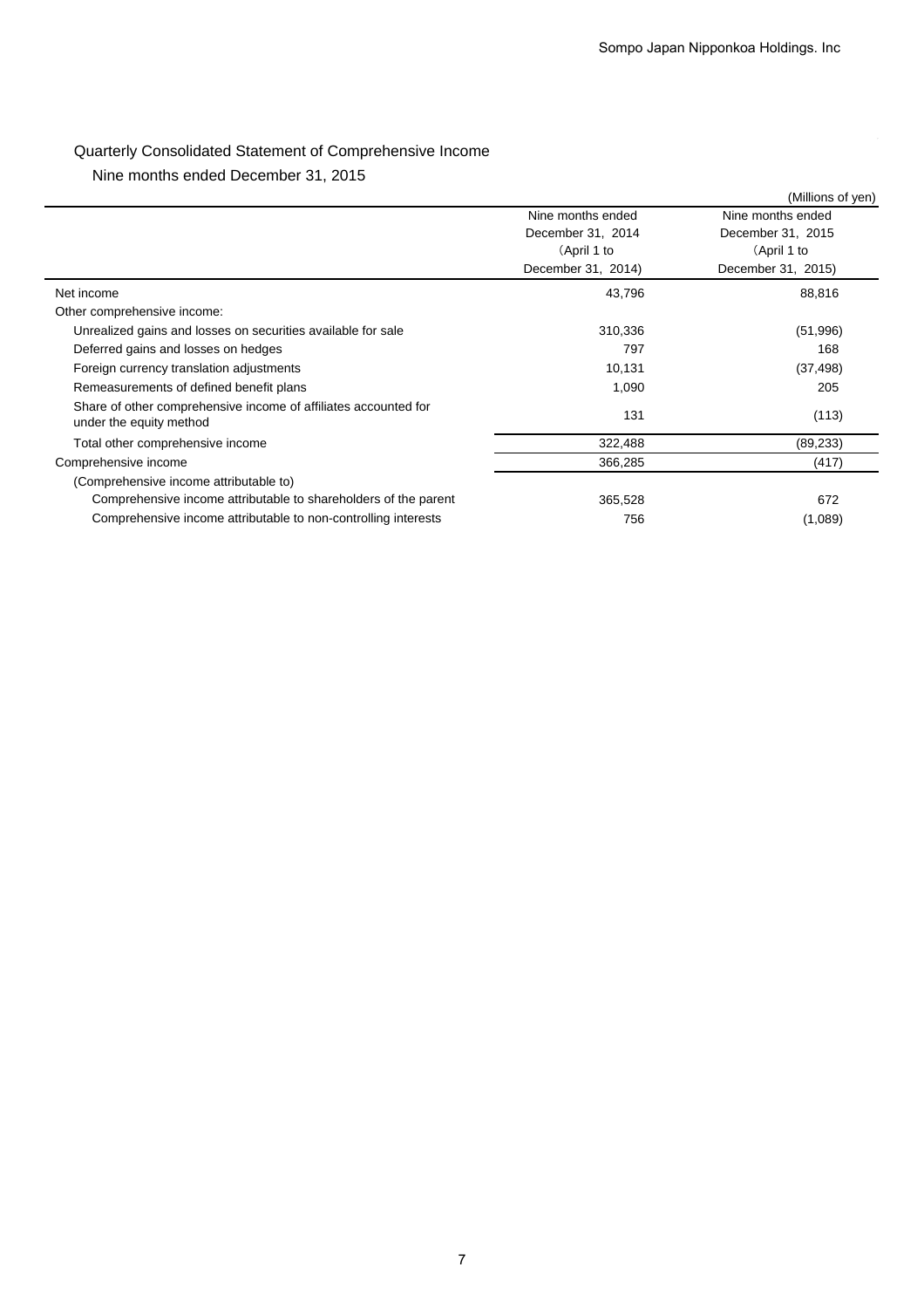(3) Notes on Going-Concern Assumption

None.

(4) Notes on Significant Changes in Shareholders' Equity

None.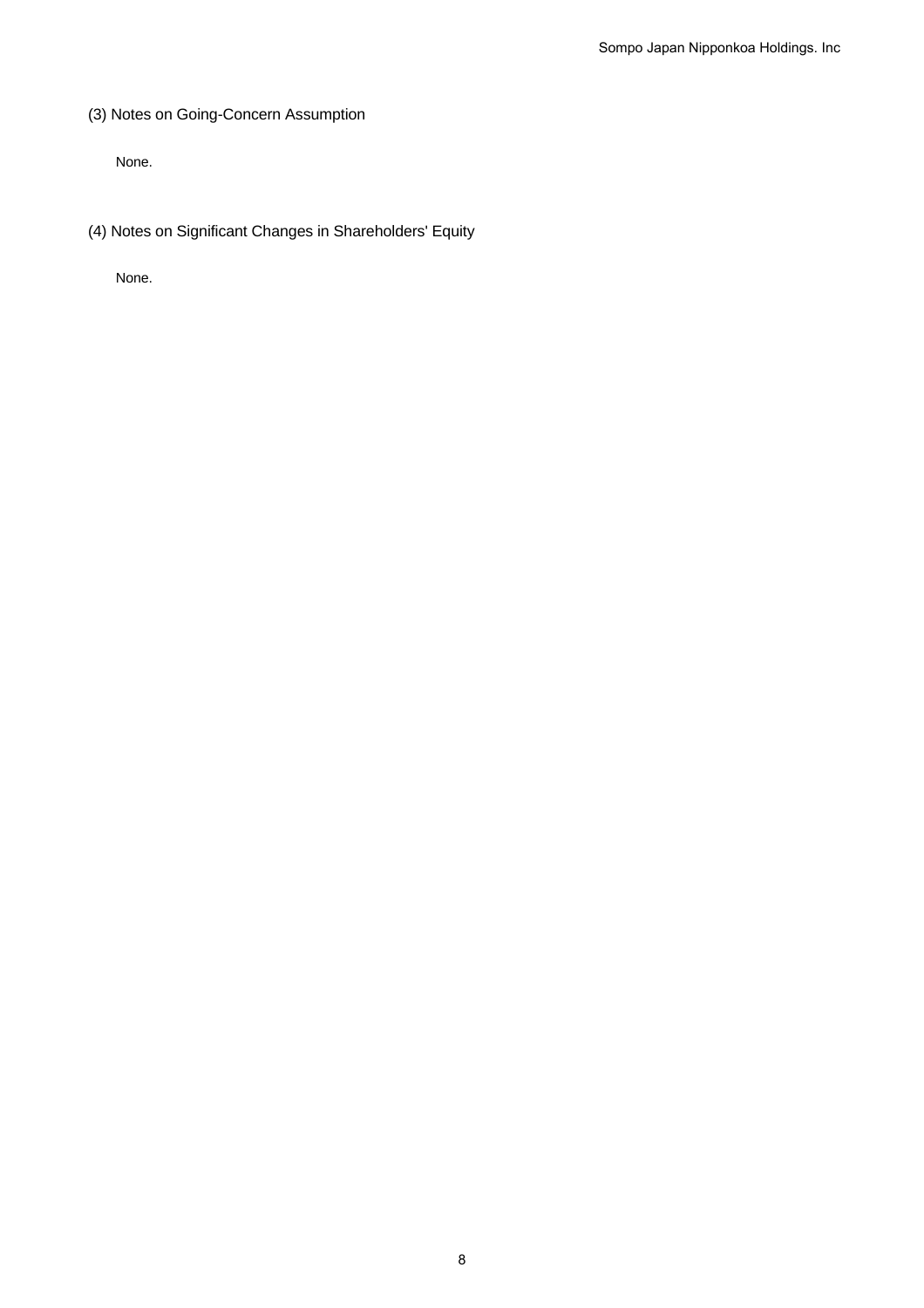# **4. Supplementary Information**

(1) Summary of Results of Operations (Consolidated)

|                                                       |                                        |                                        |                        | (Millions of yen) |
|-------------------------------------------------------|----------------------------------------|----------------------------------------|------------------------|-------------------|
|                                                       | Nine months ended<br>December 31, 2014 | Nine months ended<br>December 31, 2015 | Increase<br>(Decrease) | Rate of<br>change |
|                                                       | (April 1 to<br>December 31, 2014)      | (April 1 to<br>December 31, 2015)      |                        |                   |
| Ordinary income and expenses:                         |                                        |                                        |                        | $\frac{0}{0}$     |
| Underwriting income:                                  | 2,246,049                              | 2,286,374                              | 40,325                 | 1.8               |
| Net premiums written                                  | 1,868,106                              | 1,939,472                              | 71,365                 | 3.8               |
| Deposits of premiums by policyholders                 | 118,885                                | 94,304                                 | (24, 581)              | (20.7)            |
| Life insurance premiums written                       | 202,022                                | 216,089                                | 14,066                 | 7.0               |
| Underwriting expenses:                                | 1,907,786                              | 1,950,579                              | 42,792                 | 2.2               |
| Net claims paid                                       | 1,103,735                              | 1,101,563                              | (2, 171)               | (0.2)             |
| Loss adjustment expenses                              | 102,789                                | 100,762                                | (2,026)                | (2.0)             |
| Net commissions and brokerage fees                    | 352,801                                | 373,160                                | 20,358                 | 5.8               |
| Maturity refunds to policyholders                     | 219,000                                | 184,506                                | (34, 494)              | (15.8)            |
| Life insurance claims paid and other payments         | 57,833                                 | 59,536                                 | 1,703                  | 2.9               |
| Investment income:                                    | 157,128                                | 140,351                                | (16, 776)              | (10.7)            |
| Interest and dividend income                          | 121,565                                | 124,353                                | 2,787                  | 2.3               |
| Gains on sales of securities                          | 45,953                                 | 31,447                                 | (14, 506)              | (31.6)            |
| Investment expenses:                                  | 9,495                                  | 20,899                                 | 11,404                 | 120.1             |
| Losses on sales of securities                         | 1,069                                  | 755                                    | (314)                  | (29.4)            |
| Impairment losses on securities                       | 1,359                                  | 13,667                                 | 12,307                 | 905.1             |
| Operating, general and administrative expenses        | 338,427                                | 341,392                                | 2,965                  | 0.9               |
| Other ordinary income and expenses                    | 11,042                                 | 7,745                                  | (3,296)                | (29.9)            |
| Ordinary profit                                       | 158,510                                | 121,599                                | (36,910)               | (23.3)            |
| Extraordinary gains and losses:                       |                                        |                                        |                        |                   |
| <b>Extraordinary gains</b>                            | 714                                    | 7,024                                  | 6,310                  | 883.4             |
| <b>Extraordinary losses</b>                           | 99,018                                 | 14,688                                 | (84, 330)              | (85.2)            |
| Extraordinary gains and losses                        | (98, 304)                              | (7,663)                                | 90,641                 |                   |
| Net income before income taxes                        | 60,206                                 | 113,936                                | 53,730                 | 89.2              |
| Income taxes and deferred income taxes                | 16,409                                 | 25,119                                 | 8,710                  | 53.1              |
| Net income                                            | 43,796                                 | 88,816                                 | 45,019                 | 102.8             |
| Net income attributable to non-controlling interests  | 469                                    | 467                                    | (1)                    | (0.3)             |
| Net income attributable to shareholders of the parent | 43,327                                 | 88,349                                 | 45,021                 | 103.9             |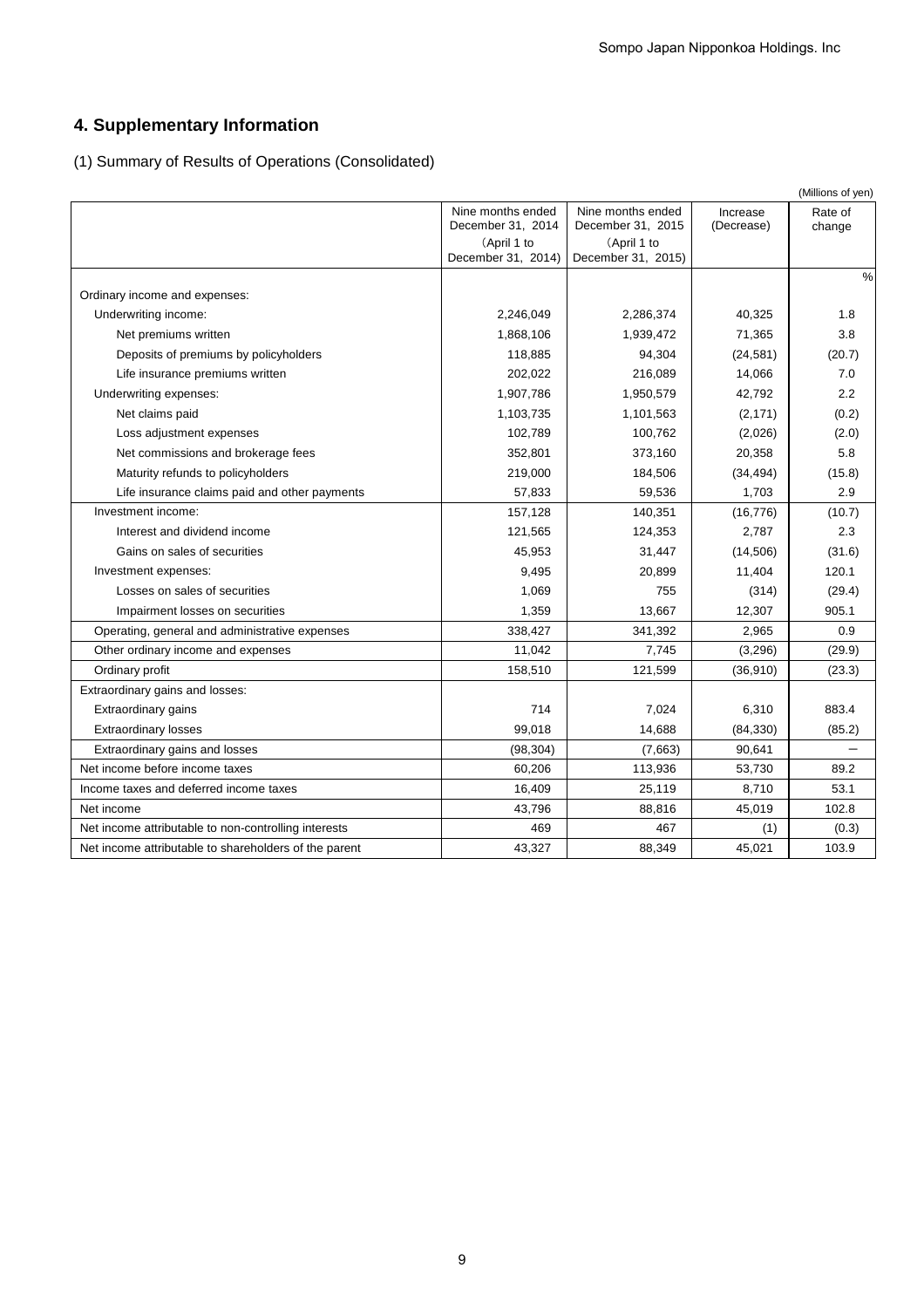## (2) Premiums Written and Claims Paid by Business Lines (Consolidated)

Direct premiums written (including deposits of premiums by policyholders)

|                                           |           |                                     |                   |           |                                     | (Millions of yen) |
|-------------------------------------------|-----------|-------------------------------------|-------------------|-----------|-------------------------------------|-------------------|
|                                           |           | Nine months ended December 31, 2014 |                   |           | Nine months ended December 31, 2015 |                   |
|                                           |           | (April 1 to December 31, 2014)      |                   |           | (April 1 to December 31, 2015)      |                   |
| <b>Business line</b>                      | Amount    | % of total<br>amount                | Rate of<br>change | Amount    | % of total<br>amount                | Rate of<br>change |
|                                           |           | $\%$                                | %                 |           | %                                   | %                 |
| Fire and allied insurance                 | 369,168   | 17.6                                | 14.7              | 385,212   | 18.1                                | 4.3               |
| Marine insurance                          | 57,712    | 2.8                                 | 6.5               | 68,640    | 3.2                                 | 18.9              |
| Personal accident insurance               | 240,758   | 11.5                                | 8.7               | 221,166   | 10.4                                | (8.1)             |
| Voluntary automobile insurance            | 877,015   | 41.8                                | 6.4               | 887,552   | 41.8                                | 1.2               |
| Compulsory automobile liability insurance | 239,246   | 11.4                                | (1.2)             | 237,974   | 11.2                                | (0.5)             |
| <b>Others</b>                             | 313,860   | 15.0                                | 14.9              | 323,364   | 15.2                                | 3.0               |
| Total                                     | 2,097,761 | 100.0                               | 8.3               | 2,123,909 | 100.0                               | 1.2               |
| Deposits of premiums by policyholders     | 118,885   | 5.7                                 | 10.4              | 94,304    | 4.4                                 | (20.7)            |

Note) The above figures represent amounts after offsetting internal transactions among segments.

### Net premiums written

|                                           |           |                                     |                   |           |                                     | (Millions of yen) |
|-------------------------------------------|-----------|-------------------------------------|-------------------|-----------|-------------------------------------|-------------------|
|                                           |           | Nine months ended December 31, 2014 |                   |           | Nine months ended December 31, 2015 |                   |
|                                           |           | (April 1 to December 31, 2014)      |                   |           | (April 1 to December 31, 2015)      |                   |
| <b>Business line</b>                      | Amount    | % of total<br>amount                | Rate of<br>change | Amount    | % of total<br>amount                | Rate of<br>change |
|                                           |           | %                                   | %                 |           | %                                   | %                 |
| Fire and allied insurance                 | 295,260   | 15.8                                | 34.0              | 321,487   | 16.6                                | 8.9               |
| Marine insurance                          | 52,366    | 2.8                                 | 21.2              | 67,552    | 3.5                                 | 29.0              |
| Personal accident insurance               | 149,479   | 8.0                                 | 2.0               | 149,073   | 7.7                                 | (0.3)             |
| Voluntary automobile insurance            | 877,193   | 47.0                                | 6.3               | 888,343   | 45.8                                | 1.3               |
| Compulsory automobile liability insurance | 228,314   | 12.2                                | 2.8               | 234,012   | 12.1                                | 2.5               |
| <b>Others</b>                             | 265,491   | 14.2                                | 17.2              | 279,002   | 14.4                                | 5.1               |
| Total                                     | 1,868,106 | 100.0                               | 11.0              | 1,939,472 | 100.0                               | 3.8               |
|                                           |           |                                     |                   |           |                                     |                   |

Note) The above figures represent amounts after offsetting internal transactions among segments.

### Net claims paid

|                                           |           |                                     |                   |           |                                     | (Millions of yen) |
|-------------------------------------------|-----------|-------------------------------------|-------------------|-----------|-------------------------------------|-------------------|
|                                           |           | Nine months ended December 31, 2014 |                   |           | Nine months ended December 31, 2015 |                   |
|                                           |           | (April 1 to December 31, 2014)      |                   |           | (April 1 to December 31, 2015)      |                   |
| <b>Business line</b>                      | Amount    | % of total<br>amount                | Rate of<br>change | Amount    | % of total<br>amount                | Rate of<br>change |
|                                           |           | %                                   | %                 |           | $\%$                                | %                 |
| Fire and allied insurance                 | 200,366   | 18.2                                | 45.8              | 198,323   | 18.0                                | (1.0)             |
| Marine insurance                          | 26,963    | 2.4                                 | 6.6               | 36,494    | 3.3                                 | 35.3              |
| Personal accident insurance               | 79,797    | 7.2                                 | 1.9               | 79,690    | 7.2                                 | (0.1)             |
| Voluntary automobile insurance            | 487,920   | 44.2                                | 5.0               | 474,539   | 43.1                                | (2.7)             |
| Compulsory automobile liability insurance | 172,748   | 15.7                                | (0.4)             | 172,791   | 15.7                                | $0.0\,$           |
| <b>Others</b>                             | 135,938   | 12.3                                | 29.0              | 139,724   | 12.7                                | 2.8               |
| Total                                     | 1,103,735 | 100.0                               | 12.1              | 1,101,563 | 100.0                               | (0.2)             |

Note) The above figures represent amounts after offsetting internal transactions among segments.